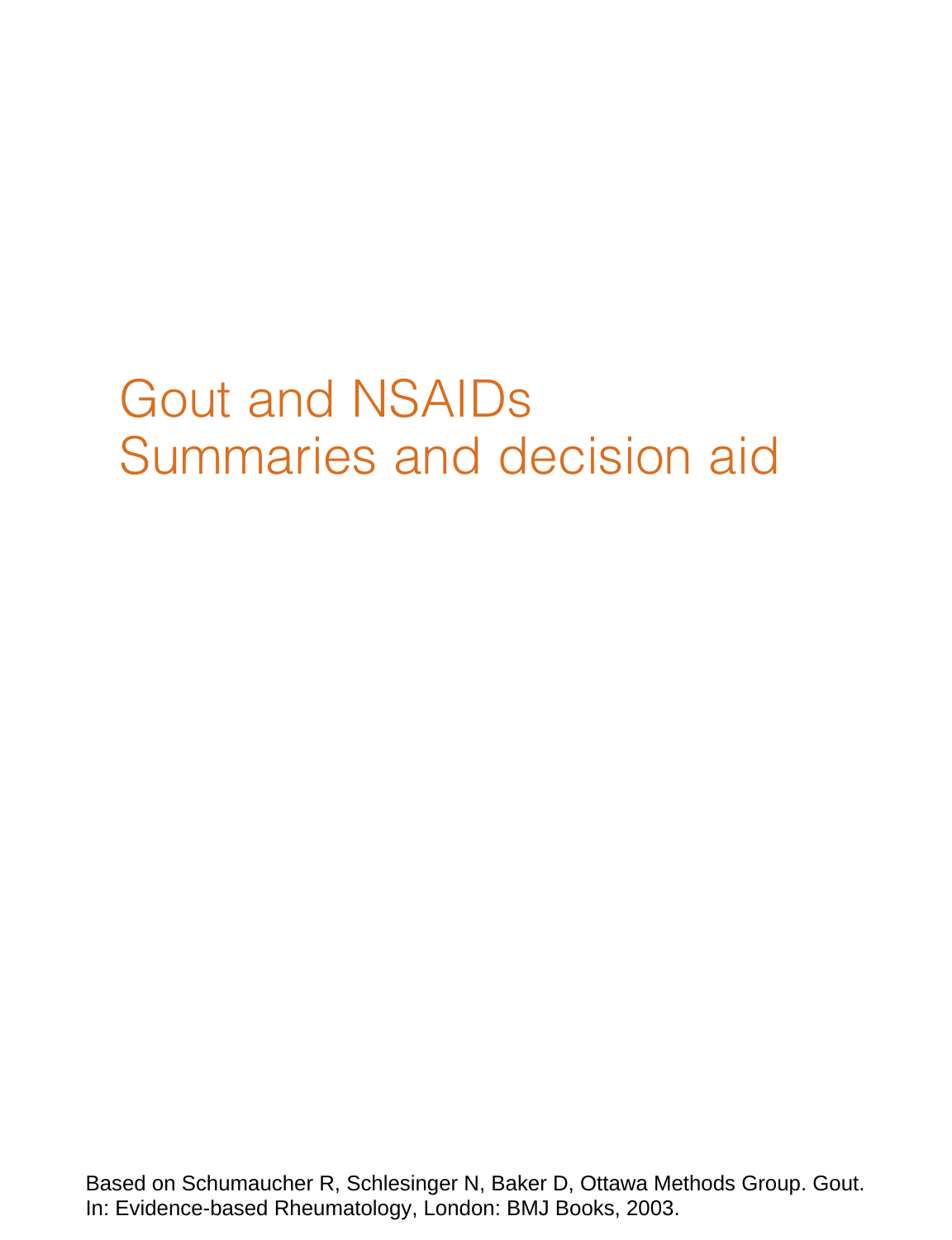# **Information about gout and treatment**

### **What is gout?**

Gout is a type of arthritis in which there is a build up of uric acid in the joints of the body. Normally, the body makes uric acid and flushes out the excess in the urine. But in gout the body either makes too much uric acid or is unable to flush out the excess fast enough. When it builds up, the uric acid forms into crystals and deposits in the joints, especially in the big toe. It can deposit under the skin and in the kidneys. This causes pain, swelling, and tenderness in that area of the body. Attacks of gout may occur suddenly or the pain and swelling can come on slowly and last for long periods.

If left untreated, the attack may end after 7 to 10 days, but can last weeks. However, attacks will still occur with pain and swelling, and uric acid may build up and lead to

- tophi (uric acid deposits under the skin and elsewhere) vertical values stones
- limited ability to do daily activities  **permanent damage to permanent damage to**

#### **What can I do on my own to manage my disease?**

- $\checkmark$  rest during attack  $\checkmark$  cold packs  $\checkmark$  relax  $\checkmark$  avoid alcohol
- $\checkmark$  put less stress on joints  $\checkmark$  maintain a healthy  $\checkmark$  avoid excess
- -
- 
- joints.
- 
- weight carbohydrates and purines

#### **What treatments are used for gout?**

Five kinds of treatment may be used alone or together. The common (generic) names of treatment are shown below.

- 1. Pain medicines and non-steroidal anti-inflammatory drugs (NSAIDs) for attacks
	- Acetylsalicylic acid Etoricoxib Naproxen
	-
	- Diclofenac Ketoprofen Tolmetin
	-
- 2. Colchicine for attacks or to prevent gout
	- Allopurinol Benzbromarone Probenecid
- 3. Uric acid lowering drugs to prevent gout
- 4. Corticosteroid injections for attacks
	-
	- Adrenocorticosteroids Adrenocorticotropic hormone (ACTH)
- 5. Diet therapy
	-
	- Low purine diet Low carbohydrate

#### **What are my choices? How can I decide?**

Treatment for your disease will depend on your condition. You need to know the good points (pros) and bad points (cons) about each treatment before you can decide.

- Celecoxib Indomethacin Rofecoxib
	- -
- Etodolac  **Meloxicam Meloxicam** Valdecoxib
	-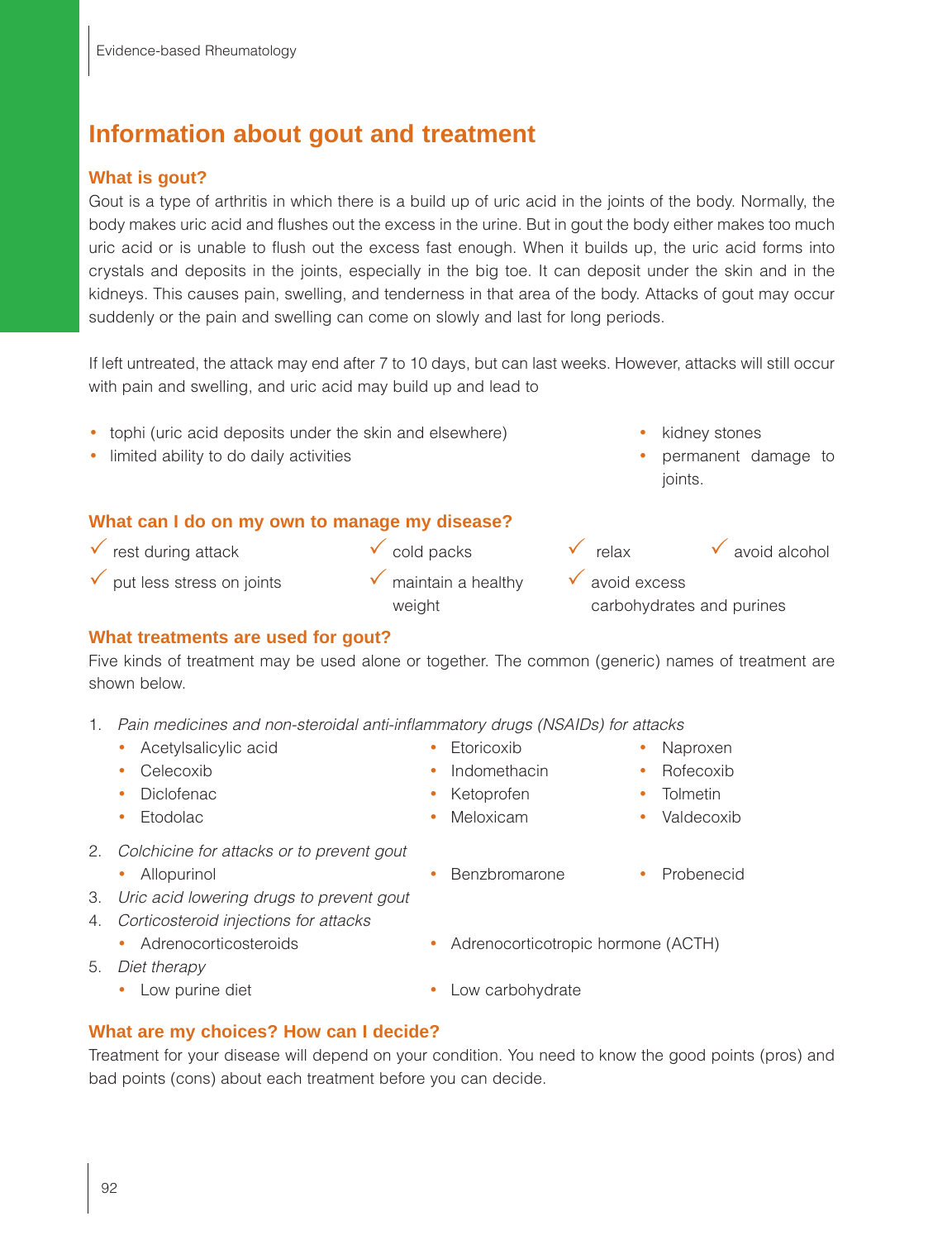# **Gout decision aid**

# **Should I take non-steroidal anti-inflammatory drugs (NSAIDs)?**

This guide can help you make decisions about the treatment your doctor is asking you to consider.

It will help you to

- 1 Clarify what you need to decide.
- 2 Consider the pros and cons of different choices.
- 3 Decide what role you want to have in choosing your treatment.
- 4 Identify what you need to help you make the decision.
- 5 Plan the next steps.
- 6 Share your thinking with your doctor.

#### **Step 1: Clarify what you need to decide What is the decision?**

Should I take non-steroidal anti-inflammatory drugs to decrease the pain and swelling in gout?

NSAIDs may be taken as a pill daily.

## **When does this decision have to be made? Check √ one**

 $\Box$  within days  $\Box$  within weeks  $\Box$  within months

# How far along are you with this decision? Check **√** one

 $\Box$  I have not thought about it yet

 $\Box$  I am considering the choices



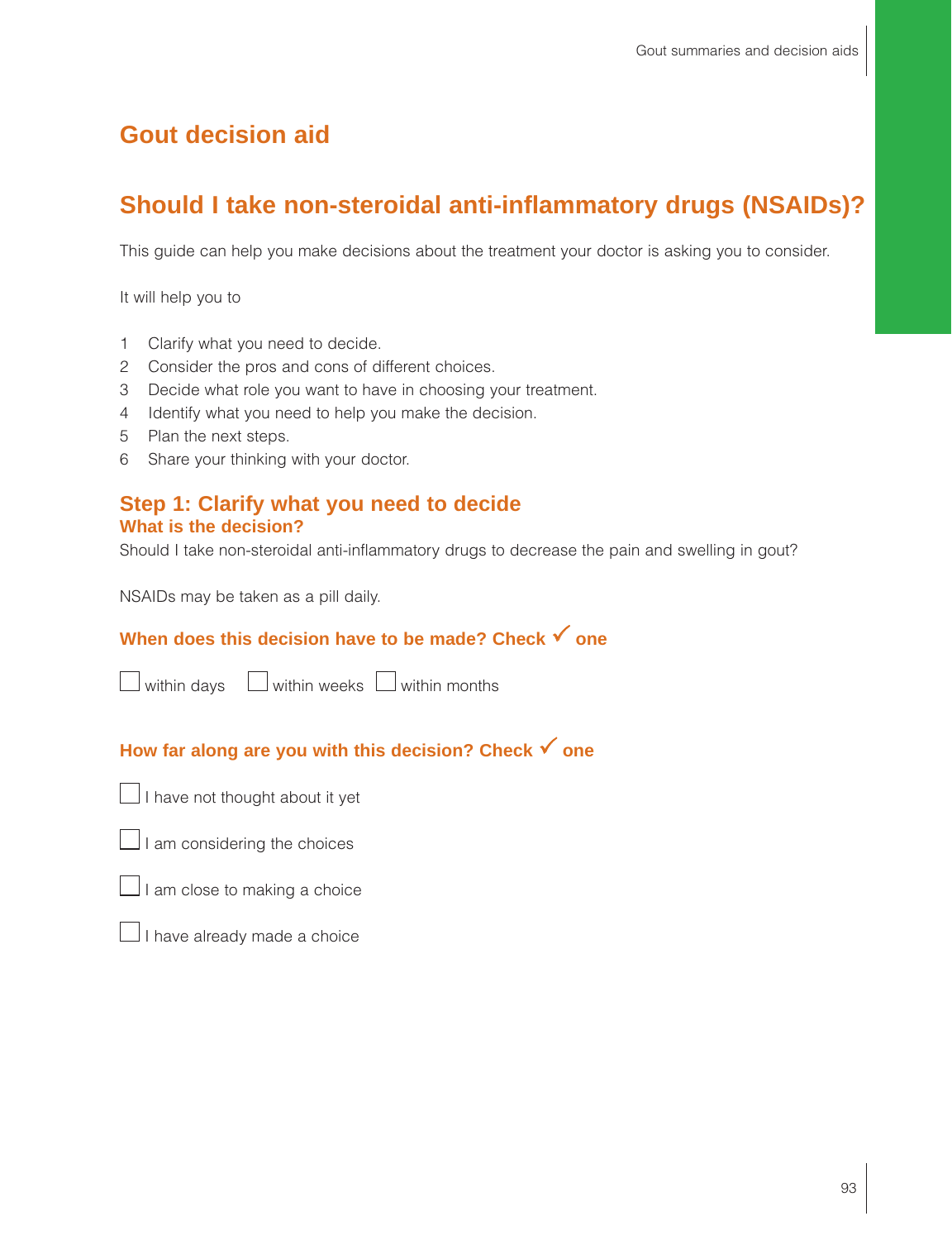## **Step 2: Consider the pros and cons of different choices What does the research show?**

NSAIDs are classified as: Likely benefical

There is 'Silver' level evidence from 8 studies of 366 people that tested NSAIDs. The studies lasted up to 2 weeks. These studies found pros and cons that are listed in the chart below.

#### **What do I think of the pros and cons of non-steroidal anti-inflammatory drugs (NSAIDs)?**

- 1 Review the common pros and cons.
- 2 Add any other pros and cons that are important to you.
- 3 Show how important each pro and con is to you by circling from one (\*) star if it is a little important to you, to up to five (\*\*\*\*\*) stars if it is very important to you.

| <b>PROS AND CONS OF NON-STEROIDAL</b><br><b>ANTI-INFLAMMATORY DRUGS (NSAIDS)</b>                                      |                                                                                                                                                                                                                                                                                 |                                                                                                                                                                                                                                                                                   |                                       |  |  |
|-----------------------------------------------------------------------------------------------------------------------|---------------------------------------------------------------------------------------------------------------------------------------------------------------------------------------------------------------------------------------------------------------------------------|-----------------------------------------------------------------------------------------------------------------------------------------------------------------------------------------------------------------------------------------------------------------------------------|---------------------------------------|--|--|
| <b>PROS</b><br>(number of people affected)                                                                            | <b>How important</b><br>is it to you?                                                                                                                                                                                                                                           | <b>CONS</b><br>(number of people affected)                                                                                                                                                                                                                                        | <b>How important</b><br>is it to you? |  |  |
| Improves pain and swelling<br>83 out of 100 people had no<br>pain or mild pain after 5 days<br>of taking indomethacin | * * * * *<br>Gout may improve on its own<br>without treatment after 7 to 10 days                                                                                                                                                                                                |                                                                                                                                                                                                                                                                                   | * * * * *                             |  |  |
| Decreases length of attack                                                                                            | $* * * * * *$<br>* * * * *<br>Side effects: stomach and intestinal<br>side effects, vomiting, headache,<br>dizziness and tiredness<br>60 out of 100 people had side<br>effects with indomethacin<br>11 out of 100 people stopped taking<br>indomethacin because of side effects |                                                                                                                                                                                                                                                                                   |                                       |  |  |
| Other pros:                                                                                                           | * * * * *                                                                                                                                                                                                                                                                       | May make high blood pressure worse<br>and may not be safe in people<br>with kidney disease<br>Rare serious harms<br>1 to 5 more people out of 100 will<br>get a bleeding stomach ulcer or a hole<br>in the lining of their gut when<br>taking NSAIDs<br>Personal cost of medicine | * * * * *<br>* * * * *<br>* * * * *   |  |  |
|                                                                                                                       |                                                                                                                                                                                                                                                                                 | Other cons:                                                                                                                                                                                                                                                                       | * * * * *                             |  |  |

# **What do you think of NSAIDs? Check √ one**

Willing to consider this treatment Unsure Not willing to consider this treatment

Pros are more important to me than the cons Cons are more important to me than the pros